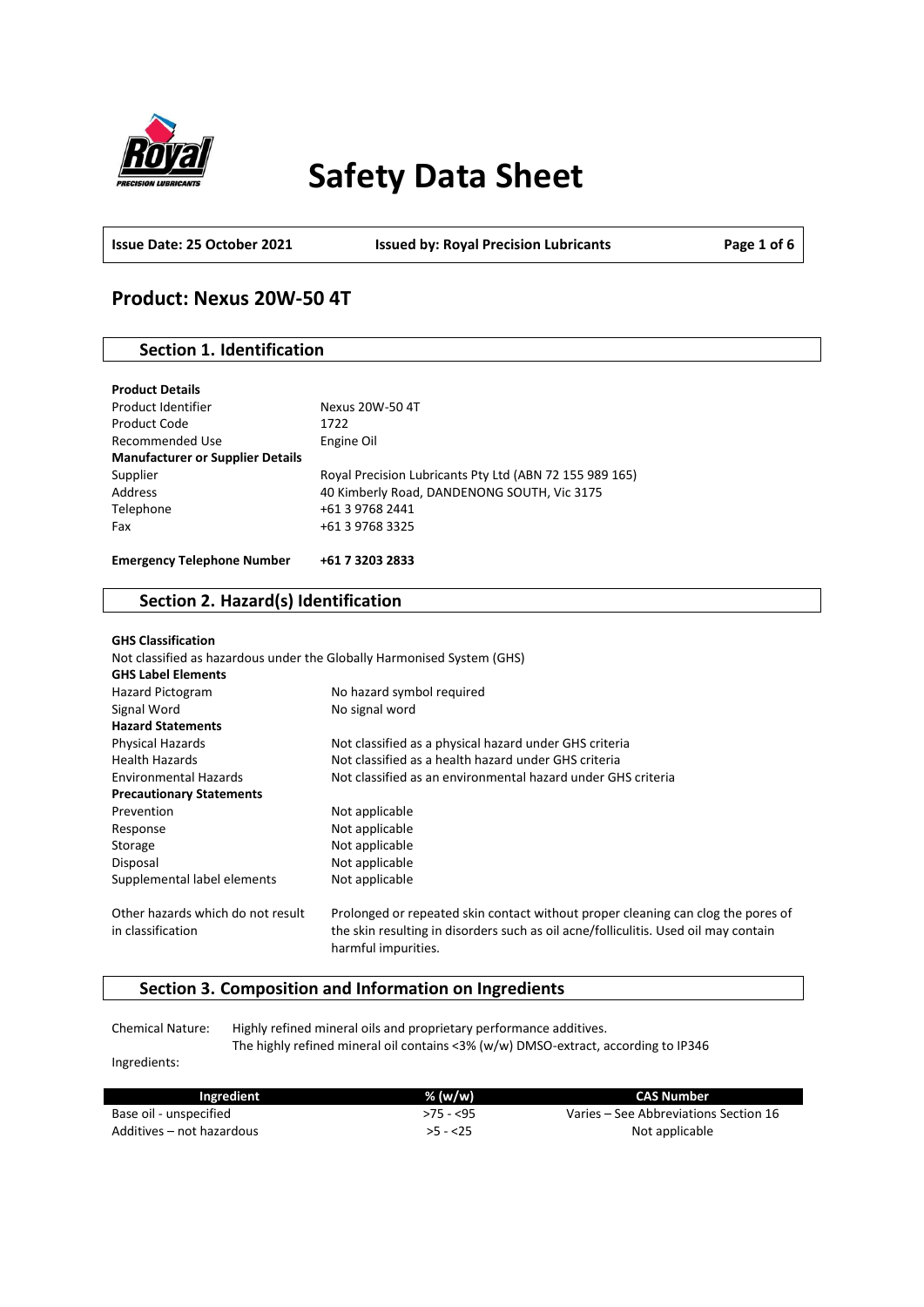There are no additional ingredients present which, within the current knowledge of the supplier and in the concentrations applicable, are classified as hazardous to health or the environment and hence require reporting in this section.

| <b>Section 4. First-aid measures</b>                            |                                                                                                                                                                   |
|-----------------------------------------------------------------|-------------------------------------------------------------------------------------------------------------------------------------------------------------------|
|                                                                 |                                                                                                                                                                   |
| Eye contact:                                                    | Flush eye with copious quantities of water.                                                                                                                       |
|                                                                 | If persistent irritation occurs, obtain medical attention.                                                                                                        |
| Inhalation:                                                     | No treatment necessary under normal conditions of use.                                                                                                            |
|                                                                 | If symptoms persist, obtain medical attention.                                                                                                                    |
| Skin contact:                                                   | Remove contaminated clothing. Flush exposed area with water and follow by<br>washing with soap if available.                                                      |
|                                                                 | If persistent irritation occurs, obtain medical attention.                                                                                                        |
| If swallowed:                                                   | In general no treatment is necessary unless large quantities are swallowed. Do<br>not induce vomiting and obtain medical advice.                                  |
| Most important symptoms and<br>effects, both acute and delayed: | Oil acne/folliculitis signs and symptoms may include formation of black pustules<br>and spots on the skin of exposed areas.                                       |
|                                                                 | Swallowing may result in nausea, vomiting and/or diarrhoea.                                                                                                       |
| <b>Protection of first-aiders:</b>                              | When administering first aid, ensure that you are wearing the appropriate<br>personal protective equipment according to the incident, injury and<br>surroundings. |
| Notes to physician:                                             | Treat symptomatically.                                                                                                                                            |

### **Section 5. Fire-fighting measures**

| Suitable extinguishing equipment:                                 | Foam, water spray or fog. Dry chemical powder, carbon dioxide, sand or earth<br>may be used for small fires only.                                                                                                                                                            |
|-------------------------------------------------------------------|------------------------------------------------------------------------------------------------------------------------------------------------------------------------------------------------------------------------------------------------------------------------------|
|                                                                   | Do not use water in a jet.                                                                                                                                                                                                                                                   |
| Specific hazards during firefighting:                             | Combustible liquid. In a fire, or if heated, a pressure increase will occur and the<br>container may burst with the risk of a subsequent explosion.                                                                                                                          |
|                                                                   | May produce toxic fumes if burning including possibly carbon monoxide,<br>airborne solid and liquid particulates and gases and unidentified organic and<br>inorganic compounds.                                                                                              |
| Special protective equipment and<br>precautions for firefighters: | Proper protective equipment including chemical resistant gloves are to be<br>worn; chemical resistant suit is indicated if large contact with spilled product is<br>expected. Positive pressure Self-Contained Breathing Apparatus and full turn<br>out gear should be worn. |
| <b>HazChem Code:</b>                                              | None                                                                                                                                                                                                                                                                         |

### **Section 6. Accidental release measures**

| Personal precautions, protective<br>equipment and emergency procedures: | Avoid contact with skin and eyes, use appropriate personal protective<br>equipment. Evacuate surrounding areas if necessary. Remove all ignition<br>sources.                                                                                                                                                |
|-------------------------------------------------------------------------|-------------------------------------------------------------------------------------------------------------------------------------------------------------------------------------------------------------------------------------------------------------------------------------------------------------|
| <b>Environmental precautions:</b>                                       | Stop leak if without risk. Use appropriate containment to avoid<br>environmental contamination. Prevent from spreading or entering drains,<br>ditches or rivers by using sand, earth or other appropriate barriers.<br>Local authorities should be advised if significant spillages cannot be<br>contained. |
| <b>Methods and materials for containment</b><br>and cleaning up:        | Slippery when spilt. Avoid accidents, clean up immediately.<br>Reclaim liquid directly or in an absorbent.<br>Soak up residue with an absorbent such as clay, sand or other suitable<br>material and dispose of properly.                                                                                   |

## **Section 7. Handling and storage**

| <b>Precautions for safe handling:</b> | Use in a well ventilated area.                                        |
|---------------------------------------|-----------------------------------------------------------------------|
|                                       | Wear appropriate protective equipment (See Section 8) and clothing to |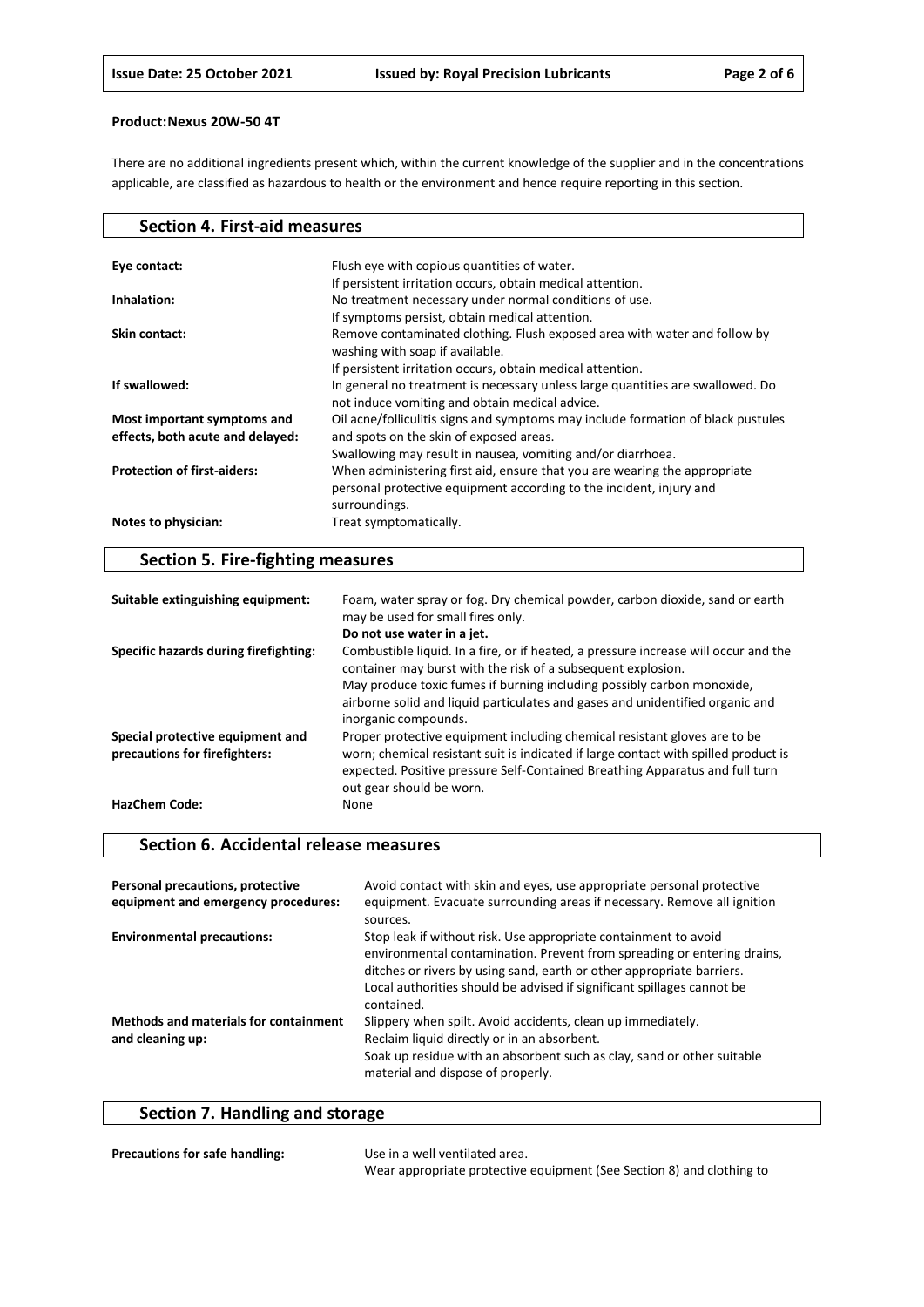|                                                                  | avoid inhalation of fumes or mist and contact with skin and eyes.                                                                                                                                               |
|------------------------------------------------------------------|-----------------------------------------------------------------------------------------------------------------------------------------------------------------------------------------------------------------|
|                                                                  | Containers not in use should be closed.                                                                                                                                                                         |
|                                                                  | Do not smoke.                                                                                                                                                                                                   |
|                                                                  | Always wash hands after handling and prior to eating, drinking, smoking or<br>using the toilet.                                                                                                                 |
| Conditions for safe storage, including<br>any incompatibilities: | Classified as a Class C2 (COMBUSTIBLE LIQUID) for the purposes of storage<br>and handling.                                                                                                                      |
|                                                                  | Store in a cool, well ventilated area away from heat and other sources of<br>ignition, oxidising agents, foodstuffs, and out of direct sunlight.<br>Keep containers securely sealed and protect against damage. |

### **Section 8. Exposure controls and personal protection**

| <b>National Exposure Standards:</b>  | No exposure standard has been established, however, the TWA National<br>Occupational Health and Safety Commission (NOHSC) exposure standard for oil mist<br>is 5 $mg/m3$ . As with all chemicals, exposure should be kept to the lowest possible<br>level. |
|--------------------------------------|------------------------------------------------------------------------------------------------------------------------------------------------------------------------------------------------------------------------------------------------------------|
| <b>Biological limit values:</b>      | Not available                                                                                                                                                                                                                                              |
| <b>Engineering Controls:</b>         | Ventilation - Use in well ventilated areas. Where ventilation is inadequate, a local<br>exhaust ventilation system is required.                                                                                                                            |
| <b>Personal Protective Equipment</b> |                                                                                                                                                                                                                                                            |
| <b>Respiratory Protection:</b>       | Normally not required, however if mists or vapours are generated in a poorly<br>ventilated area an approved respirator with a replaceable vapour/mist filter is<br>recommended.                                                                            |
| <b>Eve Protection:</b>               | Safety glasses with side shields, goggles or full face mask as appropriate. Individual<br>circumstances will dictate the final choice of protection.                                                                                                       |
| Skin / Body Protection:              | Always wear long sleeves and long trousers or coveralls, and enclosed footwear or<br>safety boots when handling this product. It is recommended that chemical resistant<br>gloves (e.g. PVC) be worn when handling this product.                           |

### **Section 9. Physical and Chemical Properties**

| Viscous amber liquid |
|----------------------|
| Not available        |
| Not available        |
| Not available        |
| Insoluble            |
| Not applicable       |
| 138 cSt              |
| $16.9$ $cSt$         |
| 0.87                 |
| $>230^{\circ}$ C     |
| Combustible Liquid   |
| Not available        |
| Not available        |
|                      |

### **Section 10. Stability and Reactivity**

| Reactivity:                                        | No specific test data available for this product. Refer to Conditions to avoid and<br>Incompatible materials for additional information. |
|----------------------------------------------------|------------------------------------------------------------------------------------------------------------------------------------------|
| <b>Chemical stability:</b>                         | Stable under normal conditions of storage and handling.                                                                                  |
| <b>Possibility of hazardous</b><br>reactions:      | Reacts with strong oxidising agents.                                                                                                     |
| <b>Conditions to avoid:</b>                        | Heat, direct sunlight, open flames or other sources of ignition.                                                                         |
| <b>Incompatible Materials:</b>                     | Strong oxidizing agents.                                                                                                                 |
| <b>Hazardous Decomposition</b><br><b>Products:</b> | Under normal conditions of storage and use hazardous decomposition products are not<br>expected to be produced.                          |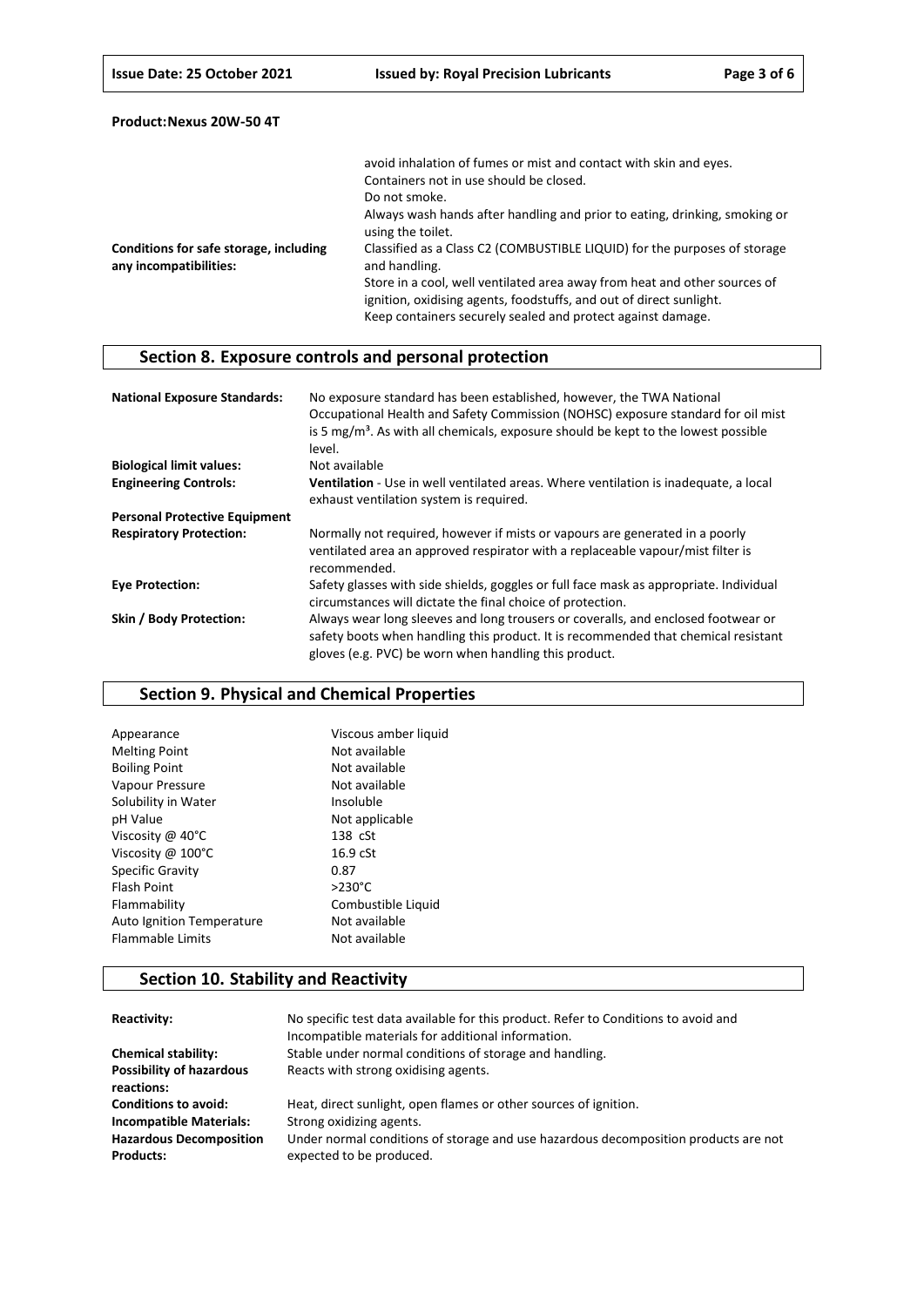### **Section 11. Toxicological information**

Information given is based on data on the components and the toxicology of similar products. Unless indicated otherwise, the data presented is representative of the product as a whole, rather than for the individual component(s). Skin and eye contact are the primary routes of exposure although exposure may occur following accidental swallowing.

| <b>Acute toxicity</b>                | Acute oral toxicity: LD50 rat: >5,000 mg/kg. Expected to be of low toxicity.<br>Acute inhalation toxicity: Not considered to be an inhalation hazard under normal<br>conditions of use.                                                                                                                    |
|--------------------------------------|------------------------------------------------------------------------------------------------------------------------------------------------------------------------------------------------------------------------------------------------------------------------------------------------------------|
|                                      | Acute dermal toxicity: LD50 rabbit: >5,000 mg/kg. Expected to be of low toxicity.                                                                                                                                                                                                                          |
| Skin corrosion/irritation            | Expected to be slightly irritating. Prolonged or repeated skin contact without proper<br>cleaning can clog the pores of the skin resulting in disorders such as oil acne/folliculitis.                                                                                                                     |
| Serious eye damage/eye<br>irritation | Expected to be slightly irritating                                                                                                                                                                                                                                                                         |
| Respiratory or skin<br>sensitisation | Not expected to be a skin sensitiser.                                                                                                                                                                                                                                                                      |
| <b>Germ cell mutagenicity</b>        | Not considered a mutagenic hazard.                                                                                                                                                                                                                                                                         |
| Carcinogenicity                      | Not expected to be carcinogenic.                                                                                                                                                                                                                                                                           |
|                                      | Product contains mineral oils of types shown to be non-carcinogenic in animal skin-                                                                                                                                                                                                                        |
|                                      | painting studies. Highly refined mineral oils are not classified as carcinogenic by the<br>International Agency for Research on Cancer (IARC).                                                                                                                                                             |
| <b>Reproductive toxicity</b>         | Not expected to impair fertility. Not expected to be developmental toxicant.                                                                                                                                                                                                                               |
| STOT - single exposure               | Not expected to be a hazard.                                                                                                                                                                                                                                                                               |
| STOT – repeated exposure             | Not expected to be a hazard.                                                                                                                                                                                                                                                                               |
| <b>Aspiration toxicity</b>           | Not considered an aspiration hazard.                                                                                                                                                                                                                                                                       |
| <b>Further information</b>           | USED oils may contain harmful impurities that have accumulated during use. The<br>concentration of such impurities will depend on use and they may present risks to health<br>and the environment on disposal. ALL used oil should be handled with caution and skin<br>contact avoided as far as possible. |

### **Section 12. Ecological information**

Eco toxicological data has not been determined specifically for this product. Information given is based on a knowledge of the components and the ecotoxicology of similar products. Unless indicated otherwise, the data presented is representative of the product as a whole, rather than for individual component(s).

#### **Ecotoxicity**

| Toxicity to fish (Acute toxicity)           | Expected to be practically non-toxic.                                         |
|---------------------------------------------|-------------------------------------------------------------------------------|
| Toxicity to crustacean (Acute toxicity)     | Expected to be practically non-toxic.                                         |
| Toxicity to algae/aquatic plants (Acute     | Expected to be practically non-toxic.                                         |
| toxicity)                                   |                                                                               |
| Toxicity to fish (Chronic toxicity)         | Data not available.                                                           |
| Toxicity to crustacean (Chronic toxicity)   | Data not available.                                                           |
| Toxicity to microorganisms (Acute toxicity) | Data not available.                                                           |
| Persistence and degradability               |                                                                               |
| Biodegradability                            | Expected to be not readily biodegradable. Major constituents are              |
|                                             | expected to be inherently biodegradable, but contains components that         |
|                                             | may persist in the environment.                                               |
| <b>Bioaccumulative potential</b>            |                                                                               |
| <b>Bioaccumulation</b>                      | Contains components with the potential to bio accumulate.                     |
| Partition coefficient: n-octanol/water      | Pow: >6 based on information on similar products.                             |
| <b>Mobility in soil</b>                     |                                                                               |
| Mobility                                    | Liquid under most environmental conditions. If it enters soil, it will adsorb |
|                                             | to soil particles and will not be mobile.                                     |
|                                             | Floats on water.                                                              |
| Other adverse effects                       |                                                                               |
| Additional ecological information           | Product is a mixture of non-volatile components which are not expected        |

to be released to air in any significant quantities.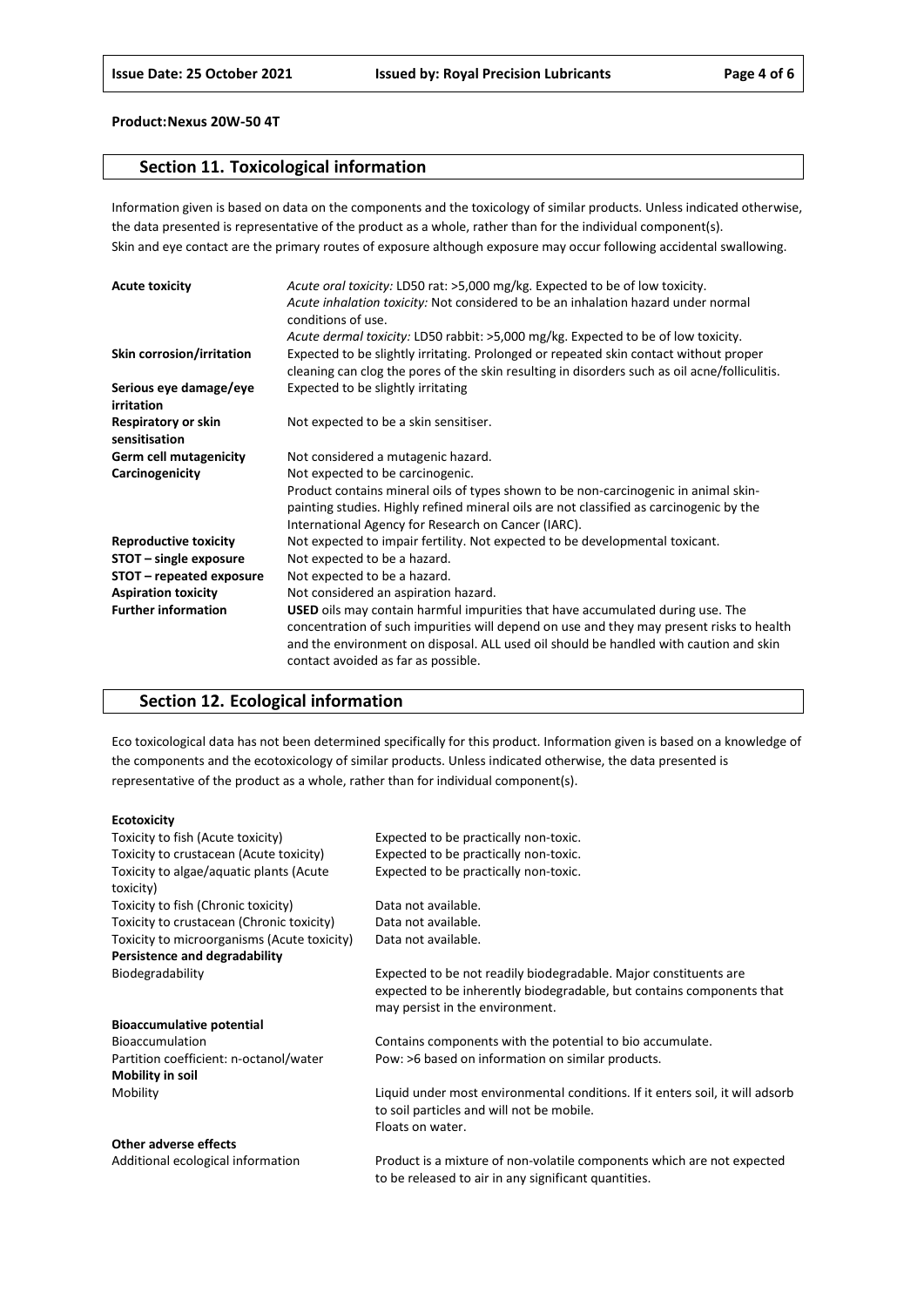Not expected to have ozone depletion potential, photochemical ozone creation potential or global warming potential. Poorly soluble mixture. May cause physical fouling of aquatic organisms. Mineral oil is not expected to cause any chronic effects to aquatic organisms at concentrations less than 1 mg/l.

### **Section 13. Disposal considerations**

| Disposal methods                                    |                                                                                                                                                                                                                              |
|-----------------------------------------------------|------------------------------------------------------------------------------------------------------------------------------------------------------------------------------------------------------------------------------|
| Waste from residues                                 | Waste product should not be allowed to contaminate soil or ground<br>water or be disposed of into the environment.<br>Disposal should be in accordance with applicable regional, national and<br>local laws and regulations. |
| Contaminated packaging                              | Dispose in accordance with prevailing regulations, preferably to a<br>recognised collector or contractor. The competence of the collector or<br>contractor should be established beforehand.                                 |
| Special precautions for landfill or<br>incineration | No additional special precautions identified.                                                                                                                                                                                |

### **Section 14. Transport Information**

| <b>National Regulations</b>      |                                    |
|----------------------------------|------------------------------------|
| ADG                              | Not regulated as a dangerous good. |
| <b>International Regulations</b> |                                    |
| IATA-DGR                         | Not regulated as a dangerous good. |
| IMDG-DGR                         | Not regulated as a dangerous good. |

### **Section 15. Regulatory Information**

**Standard Uniform Schedule of Medicine and Poisons** Not scheduled **Model Work Health and Safety Regulations – Scheduled Substances** Not listed **Australian Code for the Transport of Dangerous Goods by Road and Rail (ADG Code)** Not regulated **Australia (AICS)** All components of this product are listed on the Inventory or exempted.

#### **Section 16. Other Information**

| Date of Issue        | Monday, 25 October 2021                                                                  |
|----------------------|------------------------------------------------------------------------------------------|
| <b>Abbreviations</b> | ADG = Australian Dangerous Goods                                                         |
|                      | GHS = Globally Harmonised System of Classification and Labelling of chemicals            |
|                      | IATA = International Air Transport Association                                           |
|                      | IBC = Intermediate Bulk container                                                        |
|                      | <b>IMDG</b> = International Maritime Dangerous Goods                                     |
|                      | STEL = Short term exposure limit                                                         |
|                      | TWA = time weighted average                                                              |
|                      | Varies = may contain one or more of the following 101316-69-2, 101316-70-5, 101316-71-6, |
|                      | 101316-72-7, 64741-88-4, 64741-89-5, 64741-95-3, 64741-96-4, 64741-97-5, 64742-01-4,     |
|                      | 64742-44-5, 64742-45-6, 64742-52-5, 64742-53-6, 64742-54-7, 64742-55-8, 64742-56-9,      |
|                      | 64742-57-0, 64742-58-1, 64742-62-7, 64742-63-8, 64742-64-9, 64742-65-0, 64742-70-7,      |
|                      | 72623-85-9, 72623-86-0, 72623-87-1, 74869-22-0, 90669-74-2                               |

**Other Information**